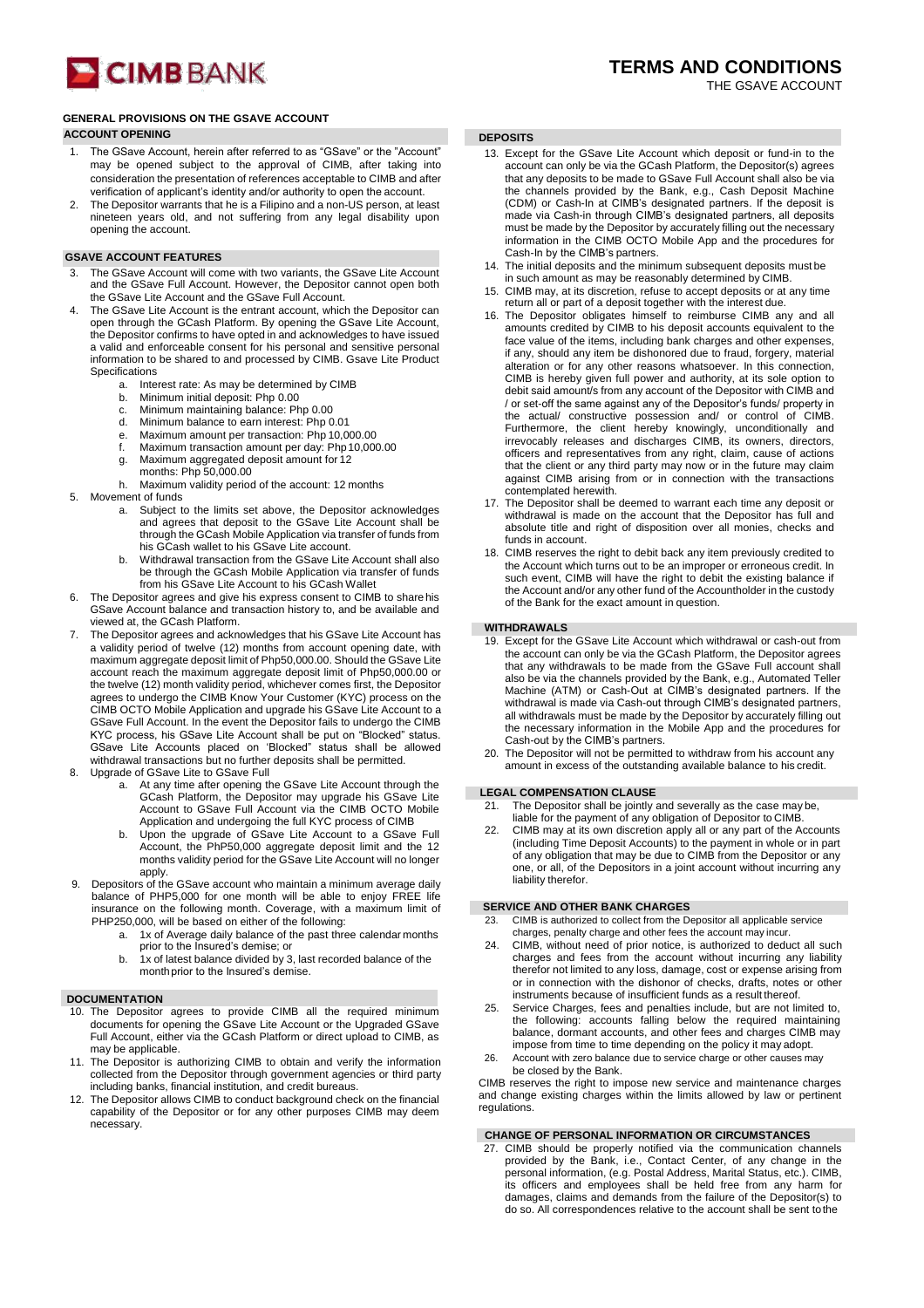Depositor's present postal and email addresses indicated in CIMB's record.

# **CLOSING OF ACCOUNTS**

- 28. Only the Depositor may close an account. The Depositor will pay a service charge in such amount as may be reasonably imposed by CIMB if the account is closed within thirty (30) days from date the account was opened.
- 29. CIMB reserves the right to immediately close the Depositor's account at any time without prior notice in case of misrepresentation or falsity of information provided by the Depositor or if CIMB perceives, at any time and in its sole discretion, that the account may be or may have been used or is being used in connection with any fraudulent or illegal activities or transactions; or if CIMB perceives, at any time and in its sole discretion, that it may be exposed to any financial, operational, legal, reputational or other risk in maintaining the account. or if the Depositor fails to abide by any provision of the terms and conditions for deposit accounts.
- 30. In the event the Account is closed on the ground that the same is improperly handled, the Depositor authorizes CIMB to report such closure and the reason(s) therefore with the BAP or any central monitoring entity established by BAP to keep record of mishandled deposit accounts.
- 31. CIMB and its officers and employees shall be held free and harmless from any liabilities, claims and demands of whatever kind in connection with or arising from (a) closure of the account(s) and/or (b) the dishonor of any check which may be presented to CIMB after the closure of the account(s) and/or (c) the reporting of CIMB of the account closure and the reason therefore to Banker's Association of the Philippines (BAP) or any monitoring entity or body established by BAP or law to keep record of and monitor mishandled deposit accounts.

## **INTEREST CREDITS**

- 32. Interest bearing accounts shall earn interest at a rate determined by CIMB on a per annum basis and in accordance with pertinent laws, rules and regulations.
- 33. Interest shall be computed based on daily available balance and credited to the account at the end of the month, less of applicable withholding tax. However, no interest shall be paid on dormant accounts or those closed prior to crediting of interest at the end of any month.
- 34. Interest rates may change when conditions warrant.
- 35. Dormant account shall not earn any interest while the account remains dormant. Interest accrual shall start only when the account is reactivated.
- 36. The interest on the account is calculated as: Sample computation:

| <b>Account Name</b> | <b>GSave Account</b>                                                                                                                                                                                                                                                                                                                                                  |
|---------------------|-----------------------------------------------------------------------------------------------------------------------------------------------------------------------------------------------------------------------------------------------------------------------------------------------------------------------------------------------------------------------|
| Interest Amount     | Average Daily Balance: PHP50,000<br>No. of days in the month: 30 days<br>Interest rate: 2.60%<br>Withholding tax: 20%<br><b>Nominal Interest Amount:</b><br>$((PHP 50,000*30)/360)*2.60% = PHP 108.33$<br><b>Withholding Tax Amount:</b><br>((PHP 50,000*30)/360) * 2.60% * 20% = PHP 21.67<br><b>Net Interest Amount:</b><br>PHP 108.33 - PHP 21.67<br>$=$ PHP 86.77 |

### **DORMANCY AND UNCLAIMED BALANCES**

- 37. GSave Full Accounts including those with Automatic Transfer Facility options which have no financial transaction for at least two (2) years (24 months) shall be classified DORMANT.
- 38. Depositor will be notified sixty (60) days prior to change of account status from active to dormant. CIMB shall impose dormancy fee on a dormant deposit account five (5) years after the last activity and when the account falls below the minimum monthly Average Daily Balance.
- 39. Dormancy fee shall be charged aside from the maintenance fee for falling below the required minimum monthly Average Daily Balance (ADB).
- 40. Pursuant to the provision of existing laws, all "unclaimed balances" which represent deposits of money and/or interest accrued thereon held by CIMB for any depositor who has no further financial transactions for a period of ten (10) years or more shall be reported and, when so ordered, deposited by CIMB to the Treasury of the Philippines, to the credit of the government of the Republic of the Philippines.

# **PHILIPPINE DEPOSIT INSURANCE CORPORATION (PDIC) RULES**

- 41. Account/s shall be subject to applicable PDIC laws, rules and regulations including the insured value.'
	- a. Deposits are insured by the PDIC up to a maximum amount of Five Hundred Thousand Pesos (P500,000.00) per depositor.
	- PDIC shall assume that the name(s) appearing on the deposit instrument is/are the actual/beneficial owner(s) of the deposit, except as provided herein.

#### **DATA PRIVACY**

42. The depositor hereby confirm that he has read, understood and agreed to be bound by the CIMB Privacy Notice (which is available at the CIMB website and Mobile App) and the clauses herein, as may relate to the processing of his personal information and sensitive personal information.

For the avoidance of doubt, Depositor agrees that the said Privacy Notice shall be deemed to be incorporated by reference into this Agreement.

- 43. The Depositor further confirms that he has provided his unconditional consent for G-Xchange, Inc. (GXi) to share his personal and sensitive personal information to CIMB for the purpose of opening a GSave Account (the "Account") and accordingly, has allowed CIMB to verify said information and/or secure other information as may be required by CIMB. The Depositor likewise agreed, and hereby give his unconditional consent, for CIMB to share any information pertinent to his Account to GXi via the GXi's GCash platform, including but not limited to: account balance and transaction records.
- 44. The depositor has agreed that CIMB may further collect, hold, use, and share his Personal Information pursuant to the Data Privacy Act of 2012 (Republic Act No. 10173) to individual entities within the CIMB Group, merchants and strategic partners for as long as his/her records and Personal Information are required and/or allowed by law to be retained and processed, whether for his/her protection or for the protection and pursuit of the legitimate interests and/or business purposes of CIMB.
- 45. In the event the Depositor provides personal, sensitive personal and financial information relating to third parties, including information relating to his next-of-kin and dependents (where you are an individual) or information relating to Depositor's directors, shareholders, officers, individual guarantors and security providers (where you are a corporation), for the purpose of opening or operating his account(s)/facility(ies) with CIMB or otherwise subscribing to CIMB's products and services, the depositor (a) confirms that he had obtained their consent or are otherwise entitled to provide this information to CIMB and for CIMB to use it in accordance with this agreement; (b) agrees to ensure that the personal, sensitive personal and financial information of the said third parties is accurate; (c) agrees to update CIMB in writing in the event of any material change to the said personal, sensitive personal and financial information; and

(d) agrees to CIMB's right to terminate this agreement should such consent be withdrawn by any of the said third parties.

- 46. Where the Depositor instructs CIMB to effect any sort of cross-border transaction (including to make or receive payments), where applicable and allowed, the details relevant to the cross-border transaction (including information relating to those involved in the said transaction) may be received from or sent abroad, where it could be accessible (whether directly or indirectly) by overseas regulators and authorities in connection with their legitimate duties (e.g. the prevention of crime). In instructing CIMB and/or its agents to enter into any cross-border transaction on his behalf, the depositor agrees to the above said disclosures on behalf of the Depositor and others involved in the said cross-border transaction.
- 47. Even after Depositor had provided CIMB with any information, Depositor will have the option to withdraw the consent given earlier. In such instances, CIMB shall have the right to not provide or discontinue the provision of any product, service, account(s) and/or facility(ies) that is/are linked with such information.
- 48. CIMB reserves the right to amend this clause from time to time at CIMB's sole discretion and shall provide prior notification to Depositor in writing and place any such amendments at CIMB's websites and/or by placing notices at the banking halls or at prominent locations within CIMB's branche/s..
- 49. For the purposes of this Clause, the CIMB Group consists of CIMB Group Holdings Berhad and all its related companies, including CIMB Bank Philippines. The use of the words "us", "we" and "our" are to be read as references to the CIMB Group.
- 50. This clause shall be without prejudice to any other clause in this Agreement which provides for the disclosure of information.

### **MISCELLANEOUS**

- 51. Pursuant to the Implementing Rules and Regulation (IRR) of R.A. 9160 (Anti-Money Laundering Act of 2001), as amended, the Depositor(s) grants irrevocable and unconditional authority to the CIMB to report to the Anti-Money Laundering Council (AMLC) covered and suspicious transactions involving the Depositor's Account. The Depositor(s) holds and sets free the CIMB, its Directors, Officers and Employees in the discharge of their duties in accordance with this law.49. In compliance with the provisions of R.A 1405 (Law on Secrecy of Bank Deposits), CIMB shall not entertain inquiries or instructions over the telephone or by fax/telegram/cable message regarding any account nor through a representative unless authorized in writing by the Depositor(s)50. CIMB shall not be held liable for any loss or damage that may be incurred by the Depositor(s) or third party due to or occasioned by imperfect computer programming procedures or by any defect in the material or workmanship of any computerequipment.
- 52. In case of extraordinary inflation or deflation of the currency stipulated herein, the provision of Article 1250 of the Civil Code shall not apply. The Depositor agrees to be governed and bound by pertinent laws on the matter, such as but not limited to the rules of the Bank, the Bangko Sentral ng Pilipinas (BSP), the Bankers Association of the Philippines (BAP), the Bureau of Internal Revenue (BIR), Philippine Clearing House Corporation (PCHC), as well as any subsequent amendments thereof and/or any new rules to the promulgated and applicable to the Account. CIMB reserves the right to delete, supplement or alter any of the herein terms and conditions.